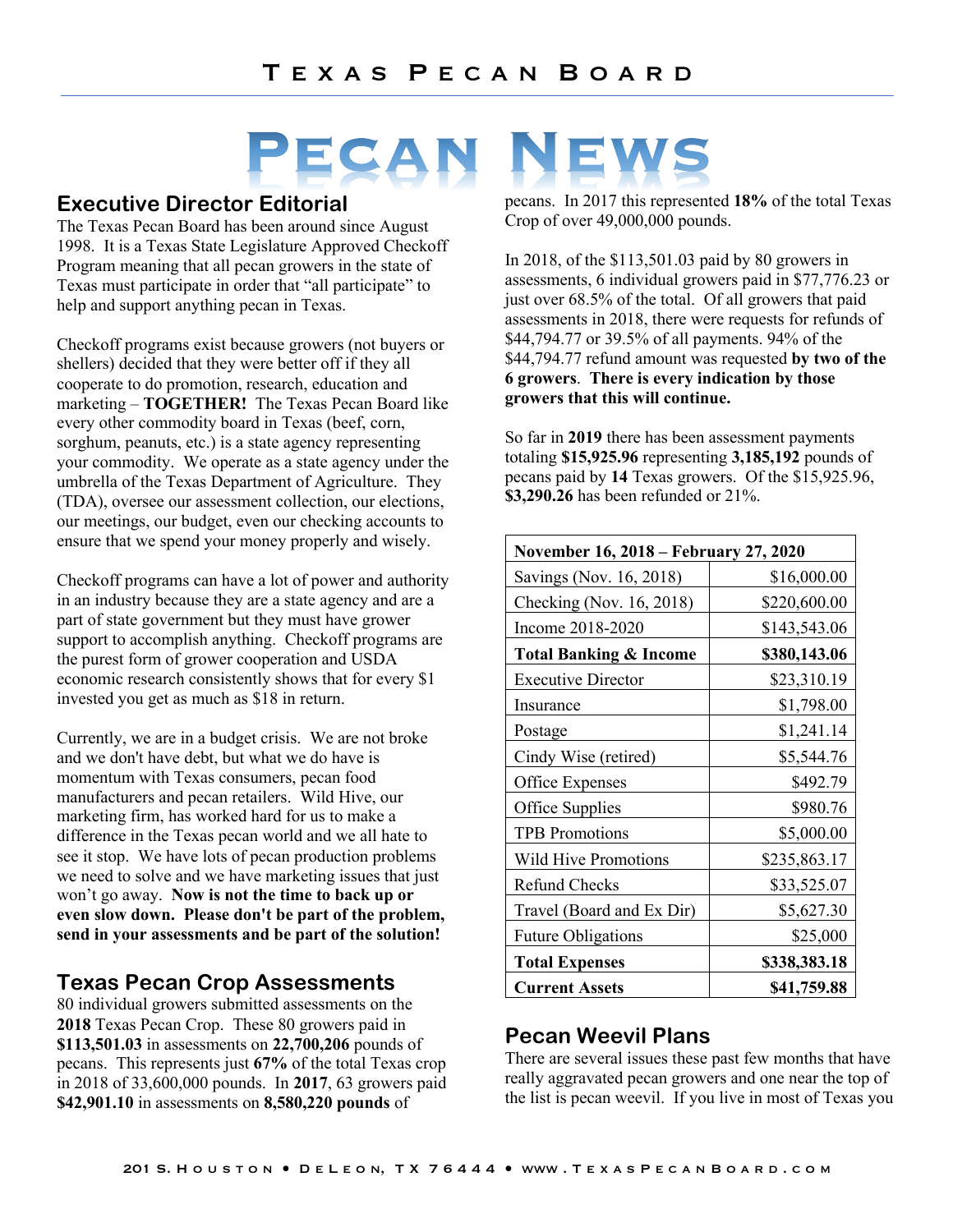know pecan weevil and you know this insect can be a real problem in the later part of the year. It is not unusual to have a great crop in August and see it nearly disappear as pecan weevil grubs devour as much as 50% of all the nuts on the trees. Fortunately, this year pecan weevil all but disappeared, but next year, look out!



Because this insect can cause so many problems, western US pecan producers desperately wants to keep it from moving into their area, an area that doesn't have pecan weevil. What is the Texas Pecan Board doing? First, we have a responsibility as the state agency for pecans to help growers with this issue. We are

working with the Texas Department of Agriculture to educate growers, implement compliance agreements and approve treatment facilities. Second, we are working with Texas A&M AgriLife Extension to develop educational materials and methods that help growers contain this insect and possibly even bring more counties into the non-quarantine area. Third, we are working with USDA researchers to develop a pheromone for pecan weevil that will help us know if they are in an area much like the boll weevil traps. Fourth, we have worked with USDA and TDA to get Specialty Crop Grant funds that will help fund all our efforts. If you have questions don't hesitate to call!

# **Spring Freeze or Just Cold Weather?**

Dr. Lu Zhang is a researcher at Oklahoma State University and a regular contributor to the Oklahoma Growers Association newsletter and meeting. She spoke last June at their yearly conference on the "Influence of Spring Freeze on Pecan Bloom." I was at the conference and was fascinated by the discussion. She cut pecan limb shoots with buds or flowers at the outer bud scale shed stage or even early bloom stage to conduct her simulated cold weather test.

You can see in the picture (courtesy of Bill Reid in Kansas) that the bud scales are just open or are at bud scale shed stage. She put these cut shoots in the freezer at 21.2°, 24.8°, 32° and 39.2° temperatures for 4, 8 or 12 hours. After treating they were cultivated in pure water in a growth chamber. The shoots then grew and bloomed.

Interestingly at the 39.2° temperature for 4 hours the male flowers were wilted and were without female flowers. Dr. Zhang's conclusion, "cold temperatures" may be a better description instead of a "spring freeze." We have always thought that we lose pecan crops to freezes but sometimes it is simply cold weather at the wrong time!



# **Texas Pecan Retail Product Innovation Workshop, Maybe?**

As you can tell from the chart on the first page the Texas Pecan Board has received very few 2019 assessments and as a result our promotion efforts are severely curtailed at a time when we are seeing great results from our promotion programs. Fortunately, Wild Hive is working with us to continue to pursue dollars outside of what pecan growers are willing or able to pay. TDA approached us about submitting a proposal that would work with the snack food industry to develop new products and promotions.

In this proposal the Texas Pecan Board is seeking to increase demand for Texas pecans by helping Texas pecan growers and processors develop new consumer packed goods (CPG) or shelf-stable retail products that use Texas pecans. The **Texas Pecan Retail Product Innovation Workshop** will engage Texas pecan growers and processors in a two-day innovation workshop during which participants will explore the science of pecans, flavor combinations, and the culinary possibilities that pecans offer to stimulate innovation and creativity in product development.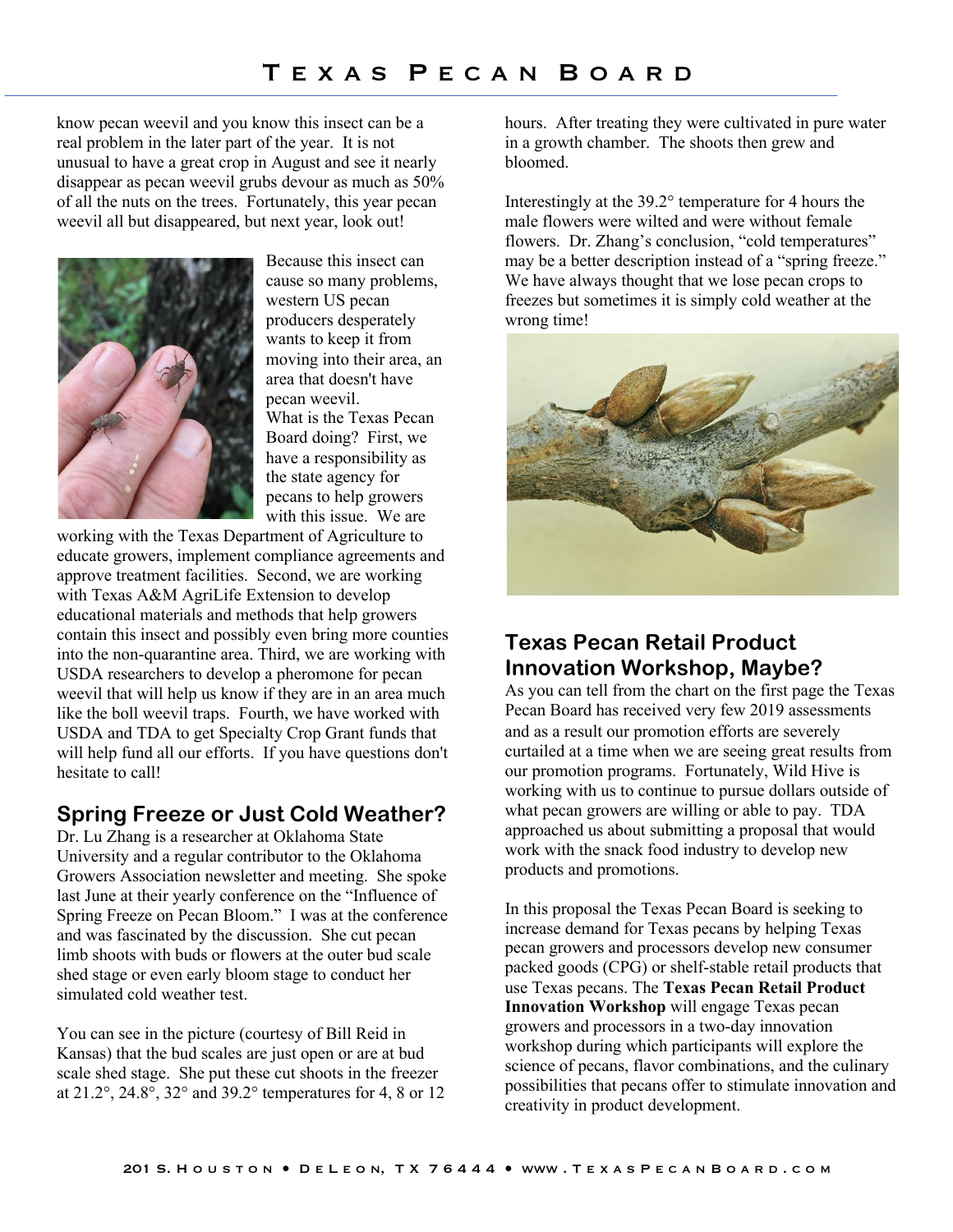griculture

policy

Additionally, the session will explore strategies and tactics to help Texas pecan growers and processors develop CPG and shelf-stable retail products that will be successful at retail. From concept to packaging and branding, the session will prepare participants to develop and launch Texas pecan products in the retail environment.

#### **Objectives**

- Educate Texas pecan growers and processors about product ideation, packaging, labeling, branding and marketing of consumer-packaged goods and shelf-stable retail products
- Increase the availability and diversity of consumer-packaged goods and shelf-stable retail products using Texas pecans
- Support an expressed Texas pecan grower/processor need

The proposal has a significant cost because there are so many parts and it spans over a year in time but we are hopeful it will be funded, **maybe**. With less grower funds this year we are pursuing every other avenue possible to keep our promotion efforts alive. Thanks to Wild Hive for their great work with the Texas Pecan Board!

# **Pecan Orchard Benchmarks**

How many pounds of pecans do you produce per tree? What are your input costs per tree, per pound or per acre? How do your costs compare with other pecan growers? What should you be paying for harvest, cleaning, spraying, hedging? What is the average production in my area of Texas? What is my orchard worth? Should I even be in the pecan business? So many questions?????

We are in difficult times in the pecan business but for far too long we have not run our pecan business like a "business." Most growers don't really know how much it costs to be in business and they sure don't know how they compare with other pecan growers.

It is this uncertainty that led me to apply for a TDA Specialty Crop Grant to study what it costs to be in the

pecan business. I teamed up with Dr. Jason Johnson,

Associate Professor and Extension Economist at Texas A&M AgriLife Extension in Stephenville. I have known Dr. Johnson a long time and he is a great resource for knowing and understanding producers, Texas ag industry and how to get answers!

This effort is titled, **"Identifying Management Benchmarks for Profitable Pecan Production in Texas."** The purpose of this project is to identify relevant production and financial benchmarks for pecan growers in order to sharpen management targets and goals and communicate those critical performance

measures to Texas pecan growers. Benchmark analysis is a methodology that has been employed by many commodity groups (dairy, beef cattle, bison, row crops, etc.) to help improve profitability, but has not been developed or employed for pecan production. Collecting and examining the

production and financial performance of many pecan growers can help identify characteristics or factors that are true of the financially successful producer, as well as those characteristics of the financially stressed. We are very hopeful that this grant will be funded and that we will soon have a great economic database that will help growers make great financial decisions.

# **Weed Control in Pecan Orchards is Tough!**

It is almost here – Growing Season! We look forward to a new crop year and yet we can also dread a new crop year and all the problems it brings. I have been in many central Texas orchards lately and made a fast trip out to El Paso last week looking at pecan orchards and attending the West Texas Pecan Growers Association